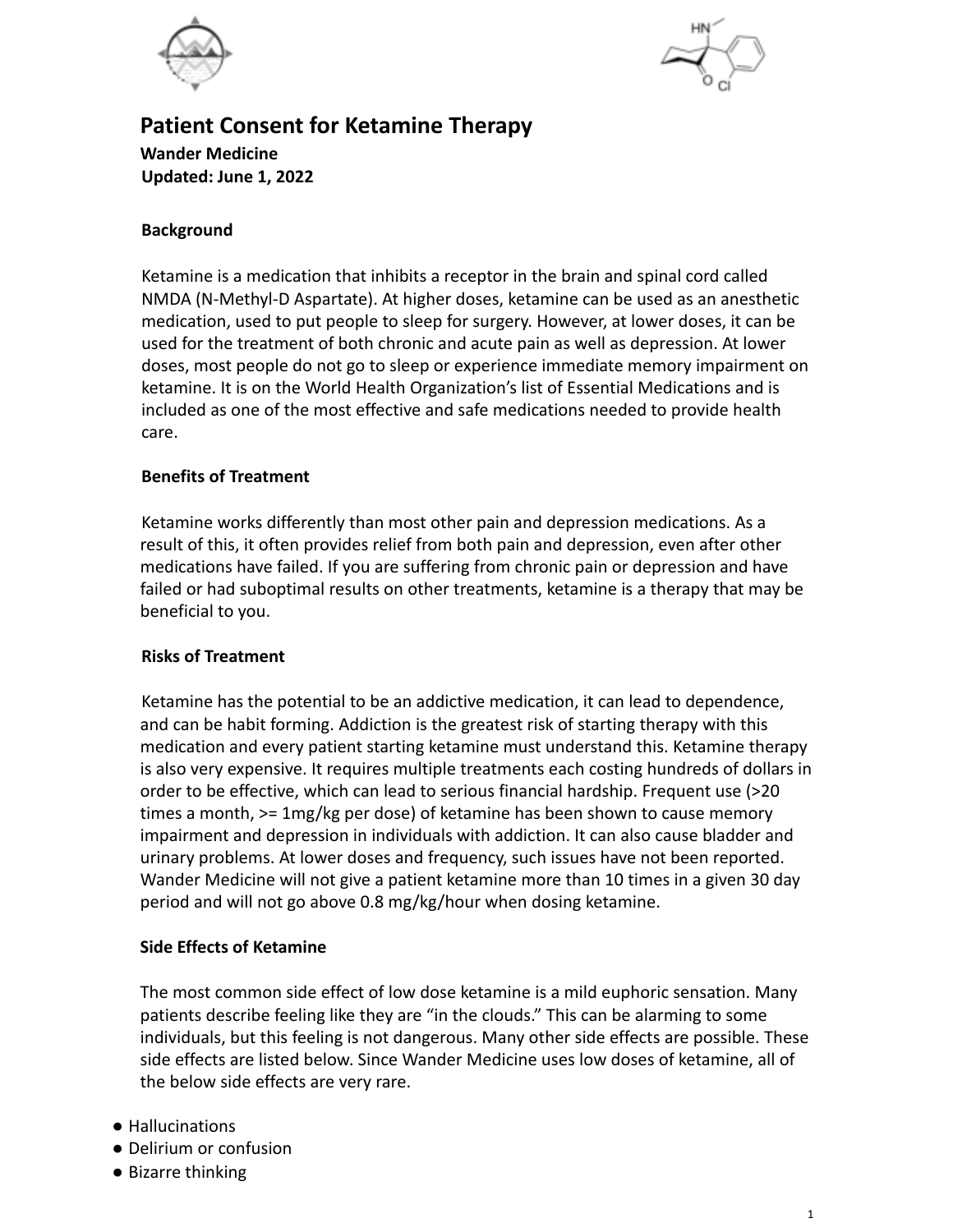



- Dissociation between body and mind
- Vital sign abnormalities (fast or slow heart rate and high blood pressure)
- Increased salivation
- Nausea and vomiting
- Unusual movements
- Bladder pain
- Airway spasm
- Increased pressure in the brain

If a side effect or adverse reaction is suspected, the patient agrees to follow up appropriately with their primary care provider.

### **Who Should Not Take Ketamine**

- Anyone who has had an allergic reaction or anaphylaxis to ketamine.
- Those who have serious substance abuse issues and/or are very prone to addiction.
- Those with blood pressures > 160 systolic or > 90 diastolic at rest (please treat hypertension prior to seeking ketamine).
- Individuals with brain lesions or with a history of strokes should be cautious about receiving ketamine.
- Those who have consumed alcohol, or other mind altering substances the day of therapy. Wander Medicine staff reserves the right to refuse treatment if a patient appears altered or intoxicated in any way.
- Anyone who is currently receiving ketamine therapy at another establishment.

## **Alternative Treatments**

Many other treatments exist that should be utilized first prior to ketamine therapy in order to treat depression and pain. Exercise and a healthy lifestyle should always be the first line treatment for both conditions. Those with depression should seek counseling and therapy with selective serotonin reuptake inhibitors and other first line medications prior to seeking ketamine therapy. Those with chronic pain should try physical therapy and other medications such as acetaminophen prior to starting ketamine.

## **Safety After Ketamine Therapy**

As ketamine affects both mental and physical performance. As a patient receiving ketamine therapy at Wander Medicine you agree to the following:

● The patient will not drive a vehicle, operate heavy equipment, or perform jobs or tasks which could affect the safety of one's self or others until the day after receiving ketamine therapy. *Driving immediately after therapy will not be tolerated*. Failure to comply will result in disqualification from future ketamine treatments at Wander Medicine.

● The patient agrees that Wander Medicine is not liable for any actions or behaviors by the patient after discharging the clinic. Do not make any life changing decisions the day of receiving ketamine therapy.

● Each ketamine prescription is valid for 1 year from the patient's initial "Ketamine Consultation" with Dr. Brandenburg. An annual "Ketamine Consultation" with Dr. Brandenburg is required in order to renew the patient's ketamine prescription in order to continue receiving